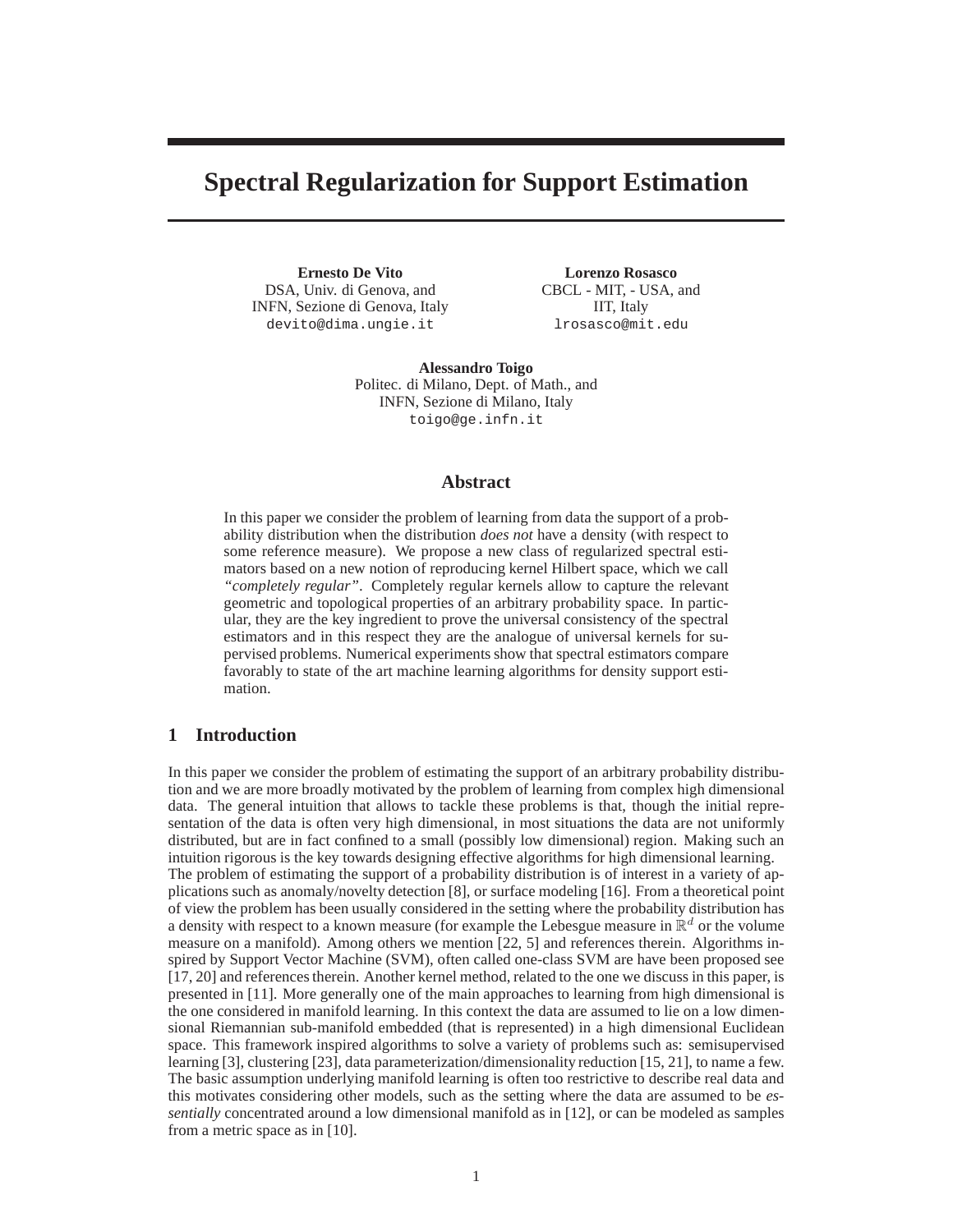In this paper we consider a general scenario (see [18]) where the underlying model is a probability space  $(X, \rho)$  and we are given a *(similarity)* function K which is a reproducing kernel. The available training set is an i.i.d sample  $x_1, \ldots, x_n \sim \rho$ . The geometry (and topology) in  $(X, \rho)$  is defined by the kernel  $K$ . While this framework is abstract and poses new challenges, by assuming the similarity function to be a reproducing kernel we can make full use of the good computational properties of kernel methods and the powerful theory of reproducing kernel Hilbert spaces (RKHS) [2]. Interestingly, the idea of using a reproducing kernel  $K$  to construct a metric on a set  $X$  is originally due to Schoenberg (see for example [4]).

Broadly speaking, in this setting we consider the problem of *finding a model of the smallest region*  $X_\rho$  *containing all the data*. A rigorous formalization of this problem requires: 1) defining the region  $X_{\rho}$ , 2) specifying the sense in which we model  $X_{\rho}$ . This can be easily done if the probability distribution has density p with respect to a known measure, in fact  $X_{\rho} = \{x \in X : p(x) > 0\}$ , but is otherwise a challenging question for a general distribution. Intuitively,  $X_\rho$  can be thought of as the region where the distribution is concentrated, that is  $\rho(X_\rho) = 1$ . However, there are many different sets having this property. If X is  $\mathbb{R}^d$  (in fact any topological space), a natural candidate to define the region of interest, is the notion of *support* of a probability distribution– defined as the intersection of the closed subsets C of X, such that  $\rho(C) = 1$ . In an arbitrary probability space the support of the measure is not well defined since no topology is given.

The reproducing kernel K provides a way to solve this problem and also suggests a possible approach to model  $X_{\rho}$ . The first idea is to use the fact that under mild assumptions the kernel defines a metric on  $X$  [18], so that the concept of closed set, hence that of support, is well defined. The second idea is to use the kernel to construct a function  $F_{\rho}$  such that the level set corresponding to one is exactly the support  $X_{\rho}$ – in this case we say that the RKHS associated to K *separates* the support  $X_\rho$ . By doing this we are in fact imposing an assumption on  $X_\rho$ : given a kernel K, we can only separate certain sets. More precisely, our contribution is two-fold.

- We prove that  $F_{\rho}$  is uniquely defined by the null space of the integral operator associated to K. Given that the integral operator (and its spectral properties) can be approximated studying the kernel matrix on a sample, this result suggests a way to estimate the support empirically. However, a further complication arises from the fact that in general zero is not an isolated point of the spectrum, so that the estimation of a null space is an ill-posed problem (see for example [9]). Then, a regularization approach is needed in order to find a stable (hence generalizing) estimator. In this paper, we consider a spectral estimator based on a spectral regularization strategy, replacing the kernel matrix with its regularized version (Tikhonov regularization being one example).
- We introduce the notion of *completely regular RKHS*, that answer positively to the question whether there exist kernels that can separate the support of *any* distribution. Examples of completely regular kernels are presented and results suggesting how they can be constructed are given. The concept of completely regular RKHS plays a role similar to the concept of universal kernels in supervised learning, for example see [19].

Finally, given the above results, we show that the regularized spectral estimator enjoys a universal consistency property: the correct support can be asymptotically recovered for *any* problem (that is any probability distribution).

The plan of the paper is as follows. In Section 2 we introduce the notion of completely regular kernels and their basic properties. In Section 3 we present the proposed regularized algorithms. In Section 4 and 5 we provide a theoretical and empirical analysis, respectively. Proofs and further development can be found in the supplementary material.

## **2 Completely regular reproducing kernel Hilbert spaces**

In this section we introduce the notion of a completely regular reproducing kernel Hilbert space. Such a space defines a geometry on a measurable space  $X$  which is compatible with the measurable structure. Furthermore it shows how to define a function  $F$  such that the one level set is the support of the probability distribution. The function is determined by the spectral projection associated with the null eigenvalue of the integral operator defined by the reproducing kernel. All the proofs of this section are reported in the supplementary material.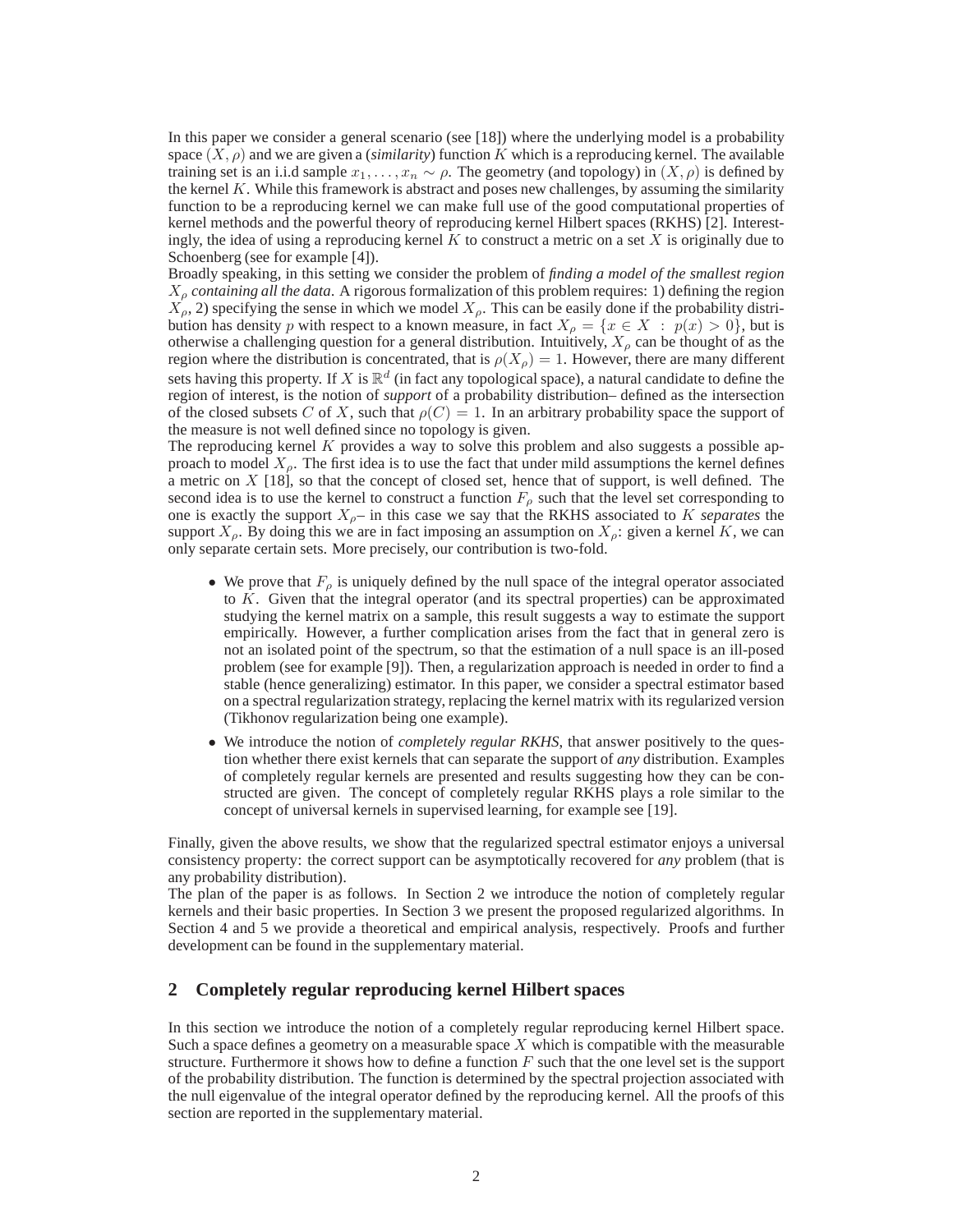We assume X to be a measurable space with a probability measure  $\rho$ . We fix a complex<sup>1</sup> reproducing kernel Hilbert space H on X with a reproducing kernel  $K : X \times X \to \mathbb{C}$  [2]. The scalar product and the norm are denoted by  $\langle \cdot, \cdot \rangle$ , linear in the first argument, and  $\|\cdot\|$ , respectively. For all  $x \in X$ ,  $K_x \in \mathcal{H}$  denotes the function  $K(\cdot, x)$ . For each function  $f \in \mathcal{H}$ , the reproducing property  $f(x) =$  $\langle f, K_x \rangle$  holds for all  $x \in X$ . When different reproducing kernel Hilbert spaces are considered, we denote by  $\mathcal{H}_K$  the reproducing kernel Hilbert space with reproducing kernel K. Before giving the definition of completely regular RKHS, which is the key concept presented in this section, we need some preliminary definitions and results.

**Definition 1.** *A subset*  $C \subset X$  *is* separated *by*  $H$ *, if, for any*  $x_0 \notin C$ *, there exists*  $f \in H$  *such that* 

$$
f(x_0) \neq 0 \quad \text{and} \quad f(x) = 0 \qquad \forall x \in C. \tag{1}
$$

For example, if  $X = \mathbb{R}^d$  and  $\mathcal H$  is the reproducing kernel Hilbert space with linear kernel  $K(x, t) =$  $x \cdot t$ , the sets separated by H are precisely the hyperplanes containing the origin. In Eq. (1) the function f depends on  $x_0$  and C, but Proposition 1 below will show that there is a function, possibly not in H, whose one level set is precisely C (if  $K(x, x) = 1$ ). Note that in [19] a different notion of *separating property* is given.

We need some further notation. For any set C, let  $P_C : \mathcal{H} \to \mathcal{H}$  be the orthogonal projection onto the closure of the linear space generated by  $\{K_x \mid x \in C\}$ , so that  $P_C^2 = P_C$ ,  $P_C^* = P_C$  and

$$
\ker P_C = \{ K_x \mid x \in C \}^{\perp} = \{ f \in \mathcal{H} \mid f(x) = 0, \ \forall x \in C \}.
$$

Moreover let  $F_C : X \to \mathbb{C}$  be defined by  $F_C(x) = \langle P_C K_x, K_x \rangle$ .

**Proposition 1.** *For any subset*  $C \subset X$ *, the following facts are equivalent* 

- *(i)* the set C is separated by  $H$ ;
- *(ii)* for all  $x \notin C$ ,  $K_x \notin \text{Ran } P_C$ ;
- *(iii)*  $C = \{x \in X \mid F_C(x) = K(x, x)\}.$

*If one of the above conditions is satisfied, then*  $K(x, x) \neq 0 \quad \forall x \notin C$ .

A natural and minimal requirement on  $H$  is to be able to separates any pairs of distinct points and this implies that  $K_x \neq K_t$  if  $x \neq t$  and  $K(x, x) \neq 0$ . The first condition ensures the metric given by

$$
d_K(x, y) = \|K_x - K_t\| \qquad x, t \in X. \tag{2}
$$

to be well defined. Then  $(X, d_K)$  is a metric space and the sets separated by H are always  $d_K$ closed, see Prop. 2 below. This last property is not enough to ensure that we can evaluate  $\rho$  on the set separated by RKHS  $H$ . In fact the  $\sigma$ -algebra generated by the metric d might not be contained in the  $\sigma$ -algebra on X. The next result shows that assuming the kernel to be measurable is enough to solve this problem.

**Proposition 2.** Assume that  $K_x \neq K_t$  *if*  $x \neq t$ *, then the sets separated by* H *are closed with respect to*  $d_K$ . Moreover, if H is separable and the kernel is measurable, then the sets separated by H are *measurable.*

Given the above premises, the following is the key definition that characterizes the reproducing kernel Hilbert spaces which are able to separate the *largest* family of subsets of X.

**Definition 2** (Completely Regular RKHS)**.** *A reproducing kernel Hilbert space* H *with reproducing kernel* K such that  $K_x \neq K_t$  *if*  $x \neq t$  *is called completely regular if* H *separates all the subsets*  $C \subset X$  *which are closed with respect to the metric* (2).

The term *completely regular* is borrowed from topology, where a topological space is called completely regular if, for any closed subset C and any point  $x_0 \notin C$ , there exists a continuous function f such that  $f(x_0) \neq 0$  and  $f(x) = 0$  for all  $x \in C$ . In the supplementary material, several examples of completely regular reproducing kernel Hilbert spaces are given, as well as a discussion on how such spaces can be constructed. A particular case is when  $X$  is already a metric space with a distance

<sup>&</sup>lt;sup>1</sup>Considering complex valued RKHS allows to use the theory of Fourier transform and for practical problems we can simply consider real valued kernels.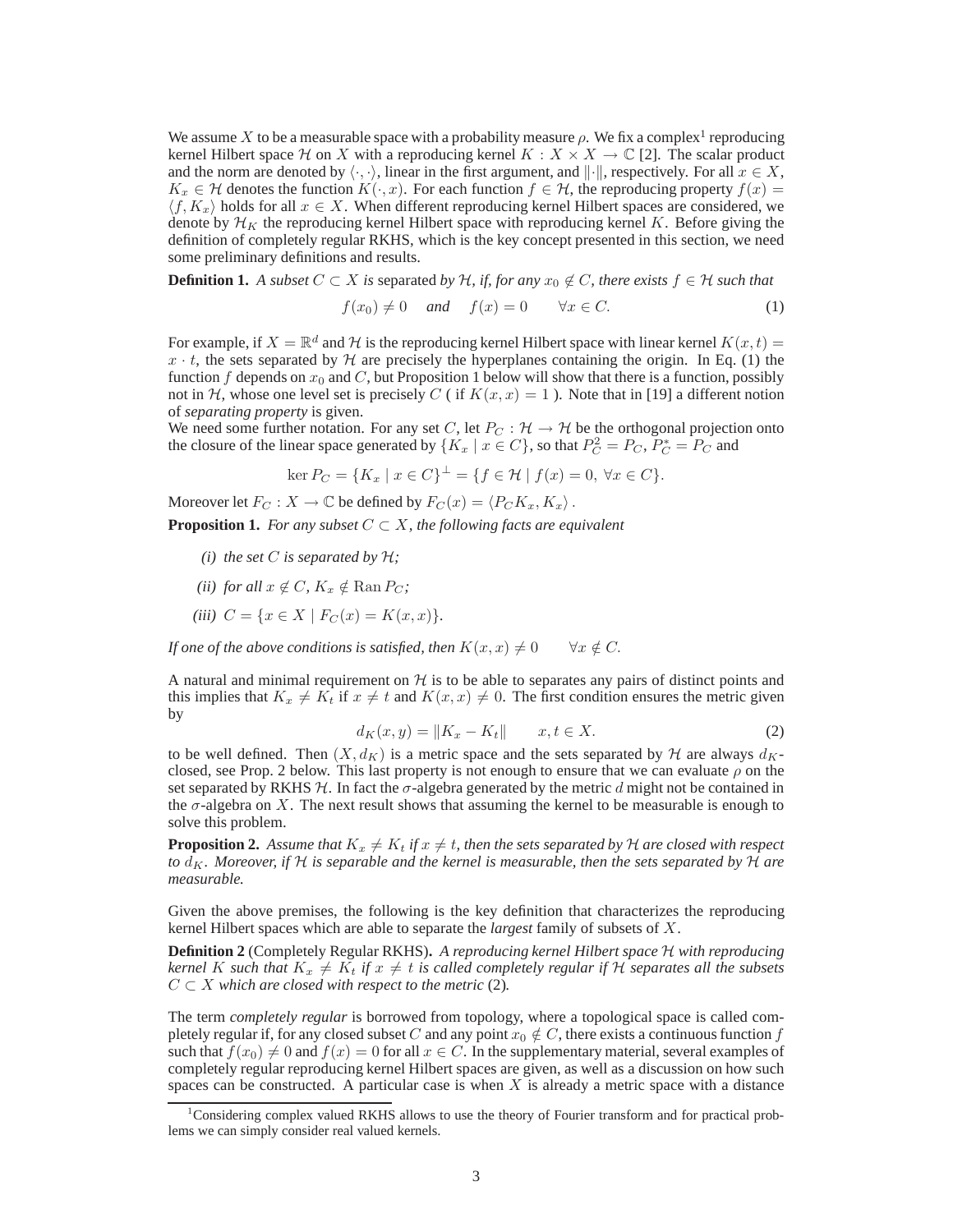function  $d_X$ . If K is continuous with respect to  $d_X$ , the assumption of complete regularity forces the metrics  $d_K$  and  $d_X$  to have the same closed subsets. Then, the supports defined by  $d_K$  and  $d_X$ are the same. Furthermore, since the closed sets of  $X$  are independent of  $H$ , the complete regularity of H can be proved by showing that a suitable family of  $bump^2$  functions is contained in H.

**Corollary 1.** Let X be a separable metric space with respect to a metric  $d_X$ . Assume that the kernel K is a continuous function with respect to  $d_X$  and that the space  $H$  separates every subset  $C$  which *is closed with respect to*  $d_X$ . Then

- *(i) The space* H *is separable and* K *is measurable with respect to the Borel* σ*-algebra generated by*  $d_X$ .
- *(ii)* The metric  $d_K$  defined by (2) is equivalent to  $d_K$ , that is, a set is closed with respect to  $d_K$ *if and only if it is closed with respect to*  $d_X$ *.*
- *(iii) The space* H *is completely regular.*

As a consequence of the above result, many classical reproducing kernel Hilbert spaces are completely regular. For example, if  $X = \mathbb{R}^d$  and H is the Sobolev space of order s with  $s > d/2$ , then H is completely regular. This is due to the fact that the space of smooth compactly supported functions is contained in  $H$ . In fact, a standard result of analysis ensures that, for any closed set  $C$  and any  $x_0 \notin C$  there exists a smooth bump function such that  $f(x_0) = 1$  and its support is contained in the complement of  $C$ . Interestingly enough, if  $H$  is the reproducing kernel Hilbert space with the Gaussian kernel, it is known that the elements of  $H$  are analytic functions, see Cor. 4.44 in [19]. Clearly H can not be completely regular. Indeed, if C is a closed subset of  $\mathbb{R}^d$  with not empty interior and  $f \in \mathcal{H}$  is such that  $f(x) = 0$  for all  $x \in C$ , a standard result of complex analysis implies that  $f(x) = 0$  for every  $x \in \mathbb{R}^d$ . Finally, the next result shows that the reproducing kernel can be normalized to one on the diagonal under the mild assumption that  $K(x, x) \neq 0$  for all  $x \in X$ .

**Lemma 1.** Assume that  $K(x, x) > 0$  for all  $x \in X$ . Then the reproducing kernel Hilbert space with the normalized kernel  $K'(x,t) = \frac{K(x,t)}{\sqrt{K(x,x)K(t,t)}}$  separates the same sets as  $\mathcal{H}$ .

Finally we briefly mention some examples and refer to the supplementary material for further developments. In particular, we prove that both the Laplacian kernel  $K(x, y) = e^{-\frac{|x-y||_2}{\sqrt{2}\sigma}}$  and  $\ell_1$ exponential kernel  $K(x, y) = e^{-\frac{||x - y||_1}{\sqrt{2}\sigma}}$  defined on  $\mathbb{R}^d$  are completely regular for any  $\sigma > 0$  and  $d \in \mathbb{N}$ .

## **3 Spectral Algorithms for Learning the Support**

In this section, we first discuss our framework and our main assumptions. Then we present the proposed regularized spectral algorithms.

Motivated by the results in the previous section, we describe our framework which is given by a triple  $(X, \rho, K)$ . We consider a probability space  $(X, \rho)$  and a training set  $\mathbf{x} = (x_1, \ldots, x_n)$  sampled i.i.d. with respect to  $\rho$ . Moreover we consider a reproducing kernel K satisfying the following assumption.

**Assumption 1.** *The reproducing kernel* K *is measurable and*  $K(x, x) = 1$ *, for all*  $x \in X$ *. Moreover* K *defines a completely regular and separable RKHS* H*.*

We endow X with the metric  $d_K$  defined in (2), so that X becomes a separable metric space. The assumption of complete regularity ensures that any closed subset is separated by  $H$  and, hence, is measurable by Prop. 2. Then we can define the support  $X_{\rho}$  of the measure  $\rho$ , as the intersection of all the closed sets  $C \subset X$ , such that  $\rho(C) = 1$ . Clearly  $X_\rho$  is closed and  $\rho(X_\rho) = 1$  (note that this last property depends on the separability of X, hence of  $H$ ).

Summarizing the key result in the previous section, under the above assumptions,  $X_{\rho}$  is the one level set of the function  $F_{\rho}: X \to [0,1]$ 

$$
F_{\rho}(x) = \langle P_{\rho} K_x, K_x \rangle \,,
$$

<sup>&</sup>lt;sup>2</sup>Given an open subset U and a compact subset  $C \subset U$ , a bump function is a continuous compactly supported function which is one on  $C$  and its support is contained in  $U$ .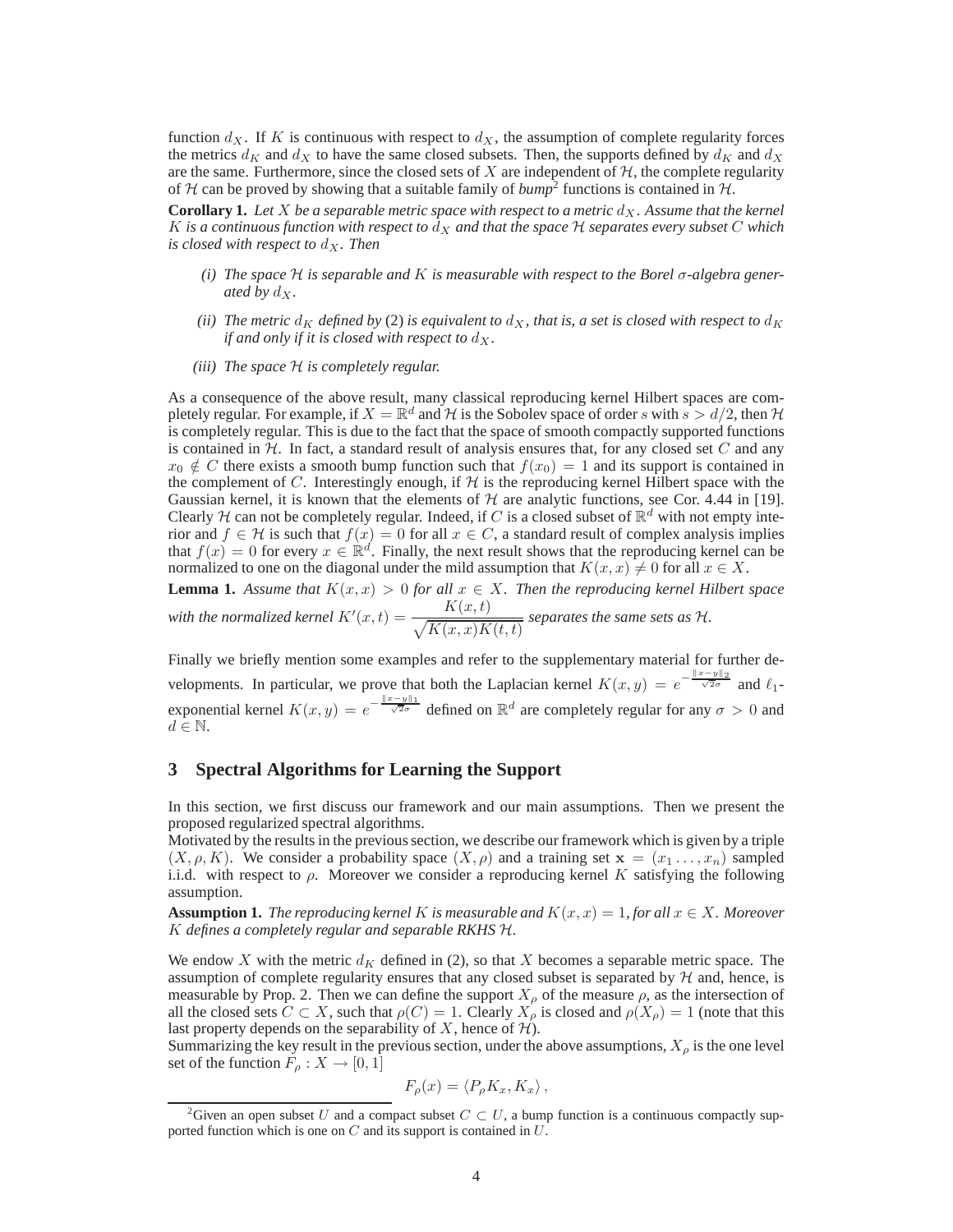where  $P_{\rho}$  is a short notation for  $P_{X_{\rho}}$ . Since  $F_{\rho}$  depends on the unknown measure  $\rho$ , in practice it cannot be explicitly calculated. To design an effective empirical estimator we develop a novel characterization of the support of an arbitrary distribution that we describe in the next section.

#### **3.1 A New Characterization of the Support**

The key observation towards defining a learning algorithm to estimate  $X_{\rho}$  it is that the projection  $P_{\rho}$ can be expressed in terms of the integral operator defined by the kernel  $K$ .

To see this, for all  $x \in X$ , let  $K_x \otimes K_x$  denote the rank one positive operator on H, given by

$$
(K_x \otimes K_x)(f) = \langle f, K_x \rangle K_x = f(x)K_x \qquad f \in \mathcal{H}.
$$

Moreover, let  $T : \mathcal{H} \to \mathcal{H}$  be the linear operator defined as

$$
T = \int_X K_x \otimes K_x d\rho(x),
$$

where the integral converges in the Hilbert space of Hilbert-Schmidt operators on  $H$  (see for example [7] for the proof). Using the reproducing property in  $H$  [2], it is straightforward to see that T is simply the integral operator with kernel  $K$  with domain and range in  $H$ .

Then, one can easily see that the null space of T is precisely  $(I - P_{\rho})\mathcal{H}$ , so that

$$
P_{\rho} = T^{\dagger}T,\tag{3}
$$

where  $T^{\dagger}$  is the pseudo-inverse of T (see for example [9]). Hence

$$
F_{\rho}(x) = \langle T^{\dagger} T K_x, K_x \rangle.
$$

Observe that in general  $K_x$  does not belong to the domain of  $T^{\dagger}$  and, if  $\theta$  denotes the Heaviside function with  $\theta(\bar{0}) = 0$ , then spectral theory gives that  $P_{\rho} = T^{\dagger}T = \theta(T)$ . The above observation is crucial as it gives a new characterization of the support of  $\rho$  in terms of the null space of T and the latter can be estimated from data.

#### **3.2 Spectral Regularization Algorithms**

Finally, in this section, we describe how to construct an estimator  $F_n$  of  $F_\rho$ . As we mentioned above, Eq. (3) suggests a possible way to learn the projection from finite data. In fact, we can consider the empirical version of the integral operator associated to  $K$  which is simply defined by

$$
T_n = \frac{1}{n} \sum_{i=1}^n K_{x_i} \otimes K_{x_i}.
$$

The latter operator is an unbiased estimator of T. Indeed, since  $K_x \otimes K_x$  is a bounded random variable into the separable Hilbert space of Hilbert-Schmidt operators, one can use concentration inequalities for random variables in Hilbert spaces to prove that

$$
\lim_{n \to +\infty} \frac{\sqrt{n}}{\log n} \|T - T_n\|_{\text{HS}} = 0 \qquad \text{almost surely}, \tag{4}
$$

where  $\|\cdot\|_{\text{HS}}$  is the Hilbert-Schmidt norm (see for example [14] for a short proof). However, in general  $T_n^{\dagger}T_n$  does non converge to  $T^{\dagger}T$  since 0 is an accumulation point of the spectrum of T or, equivalently, since  $T^{\dagger}$  is not a bounded operator. Hence, a regularization approach is needed. In this paper we study a spectral filtering approach which replaces  $T_n^{\dagger}$  with an approximation  $g_{\lambda}(T_n)$ obtained *filtering out* the components corresponding to the small eigenvalues of  $T_n$ . The function  $g_{\lambda}$ is defined by spectral calculus. More precisely if  $T_n = \sum_j \sigma_j v_j \otimes v_j$  is a spectral decomposition of  $T_n$ , then  $g_\lambda(T_n) = \sum_j g_\lambda(\sigma_j) v_j \otimes v_j$ . Spectral regularization defined by linear filters is classical in the theory of inverse problems [9]. Intuitively,  $g_{\lambda}(T_n)$  is an approximation of the generalized inverse  $T_n^{\dagger}$  and it is such that the approximation gets better, but the condition number of  $g_{\lambda}(T_n)$  gets worse as  $\lambda$  decreases. More formally these properties are captured by the following set of conditions.

**Assumption 2.** *For*  $\sigma \in [0,1]$ *, let*  $r_{\lambda}(\sigma) := \sigma g_{\lambda}(\sigma)$ *, then* 

• 
$$
r_{\lambda}(\sigma) \in [0,1], \ \forall \lambda > 0,
$$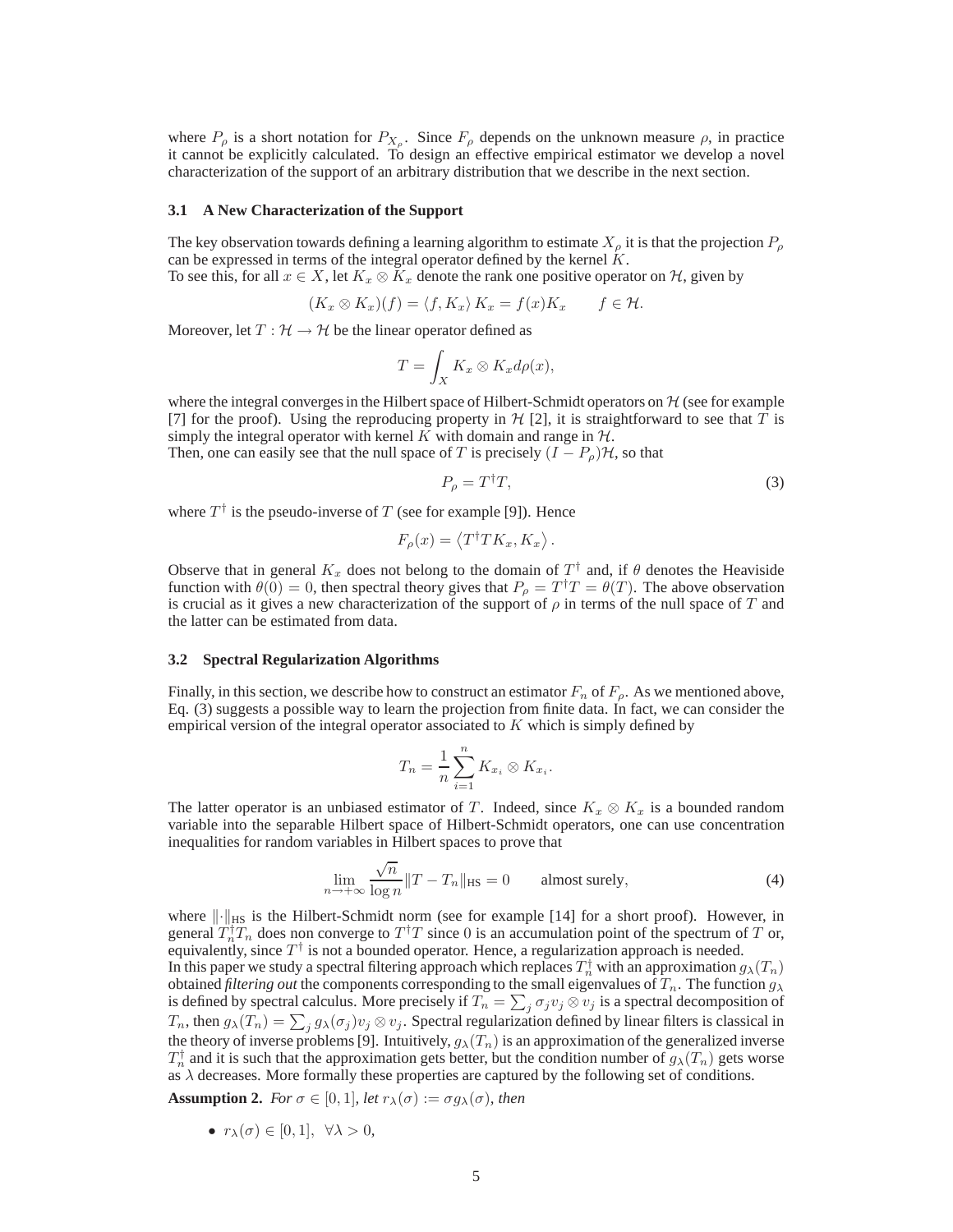- $\lim_{\lambda\to 0} r_\lambda(\sigma) = 1, \quad \forall \sigma > 0$
- $|r_{\lambda}(\sigma) r_{\lambda}(\sigma')| \leq L_{\lambda} |\sigma \sigma'|$ ,  $\forall \lambda > 0$ , where  $L_{\lambda}$  is a positive constant depending on  $\lambda$ .

Examples of algorithms that fall into the above class include iterative methods– akin to boosting  $g_{\lambda}(\sigma) = \sum_{k=0}^{m_{\lambda}} (1-\sigma)^k$ , spectral cut-off  $g_{\lambda}(\sigma) = \frac{1}{\sigma} \mathbf{1}_{\sigma > \lambda}(\sigma) + \frac{1}{\lambda} \mathbf{1}_{\sigma \leq \lambda}(\sigma)$ , and Tikhonov regularization  $g_{\lambda}(\sigma) = \frac{1}{\sigma + \lambda}$ . We refer the reader to [9] for more details and examples, and, given the space constraints, will focus mostly on Tikhonov regularization in the following.

For a chosen filter, the regularized empirical estimator of  $F_\rho$  can be defined by

$$
F_n(x) = \langle g_\lambda(T_n) T_n K_x, K_x \rangle.
$$
 (5)

One can see that that the computation of  $F_n$  reduces to solving a simple finite dimensional problem involving the empirical kernel matrix defined by the training data. Towards this end, it is useful to introduce the sampling operator  $S_n : \mathcal{H} \to \mathbb{C}^n$  defined by  $S_n f = (f(x_1), \ldots, f(x_n)), \ f \in \mathcal{H}$ , which can be interpreted as the restriction operator which evaluates functions in  $H$  on the training set points. The adjoint  $S_n^* : \mathbb{C}^n \to H$  of  $S_n$  is given by  $S_n^* \alpha = \sum_{i=1}^n \alpha_i K_{x_i}, \alpha = (\alpha_1, \dots, \alpha_n) \in \mathbb{C}^n$ , and can be interpreted as the out-of-sample extension operator. A simple computation shows that  $T_n = \frac{1}{n} S_n^* S_n$  and  $S_n S_n^* = \mathbf{K}_n$  is the n by n kernel matrix, where the  $(i, j)$ -entry is  $K(x_i, x_j)$ . Then it is easy to see that  $g_{\lambda}(T_n)T_n = g_{\lambda}(S_n^*S_n/n)S_n^*S_n/n = \frac{1}{n}S_n^*g_{\lambda}(\mathbf{K}_n/n)S_n$ , so that

$$
F_n(x) = \frac{1}{n} \mathbf{k}_x^T g_\lambda(\mathbf{K}_n/n) \mathbf{k}_x,
$$
\n(6)

where  $\mathbf{k}_x$  is the *n*-dimensional column vector  $\mathbf{k}_x = S_n K_x = (K(x_1, x), \dots, K(x_n, x))$ . Note that Equation (6) plays the role of a representer theorem for the spectral estimator, in the sense that it reduces the problem of finding an estimator in an infinite dimensional space to a finite dimensional problem.

## **4 Theoretical Analysis: Universal Consistency**

In this section we study the consistency property of spectral estimators. All the proofs of this section are reported in the supplementary material. We prove the results only for the filter corresponding to the classical Tikhonov regularization though the same results hold for the class of spectral filters described by Assumption 2. To study the consistency of the methods we need to choose an appropriate performance measure to compare  $F_n$  and  $F_\rho$ . Note that there is no natural notion of *risk*, since we have to compute the function *on* and *off* the support. Also note that standard metric used for support estimation (see for example [22, 5]) cannot be used in our analsys since they rely on the existence of a reference measure  $\mu$  (usually the Lebesgue measure) and the assumption that  $\rho$  is absolutely continuous with respect to  $\mu$ .

The following preliminary result shows that we can control the convergence of the Tikhonov estimator  $F_n$ , defined by  $g_\lambda(T) = (T_n + \lambda_n I)^{-1}$ , to  $F_\rho$  uniformly on any compact set of X, provided a suitable sequence  $\lambda_n$ .

**Theorem 1.** Let  $F_n$  be the estimator defined by Tikhonov regularization and choose a sequence  $\lambda_n$ *so that*

$$
\lim_{n \to \infty} \lambda_n = 0 \quad \text{and} \quad \limsup_{n \to \infty} \frac{\log n}{\lambda_n \sqrt{n}} < +\infty,\tag{7}
$$

*then*

$$
\lim_{n \to +\infty} \sup_{x \in C} |F_n(x) - F_\rho(x)| = 0, \qquad \text{almost surely}, \tag{8}
$$

*for every compact subset* C *of* X

We add three comments. First, we note that, as we mentioned before, Tikhonov regularization can be replaced by a large class of filters. Second, we observe that a natural choice would be the regularization defined by kernel PCA [11], which corresponds to truncating the generalized inverse of the kernel matrix at some cutoff parameter  $\lambda$ . However, one can show that, in general, in this case it is not possible to choose  $\lambda$  so that the sample error goes to zero. In fact, for KPCA the sample error depends on the gap between the M-th and the  $M + 1$ -th eigenvalue of T [1], where M-th and  $M + 1$ -th are the eigenvalues around the cutoff parameter. Such a gap can go to zero with an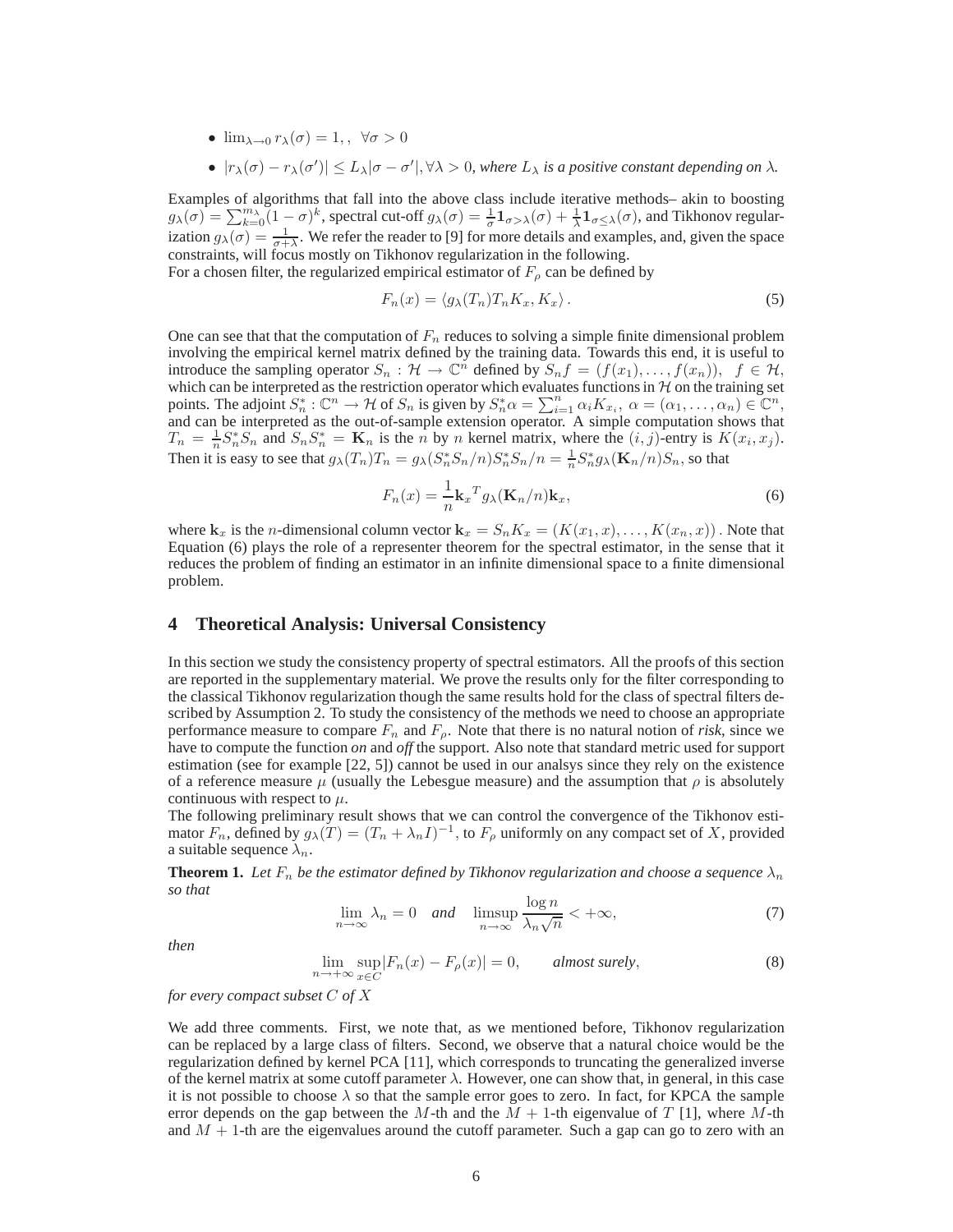arbitrary rate so that there exists *no* choice of the cut-off parameter ensuring convergence to zero of the sample error. Third, we note that the uniform convergence of  $F_n$  to  $F_\rho$  on compact subsets *does not* imply the convergence of the level sets of  $F_n$  to the corresponding level sets of  $F_\rho$ , for example with respect to the standard Hausdorff distance among closed subsets. In practice to have an effective decision rule, an off-set parameter  $\tau_n$  can be introduced and the level set is replaced by  $X_n = \{x \in X \mid F_n(x) \geq 1 - \tau_n\}$  – recall that  $F_n$  takes values in [0, 1]. The following result will show that for a suitable choice of  $\tau_n$  the Hausdorff distance between  $X_n \cap C$  and  $X_0 \cap C$  goes to zero for all compact sets C. We recall that the Hausdorff distance between two subsets  $A, B \subset X$  is

$$
d_H(A, B) = \max \{ \sup_{a \in A} d_K(a, B), \sup_{b \in B} d_K(b, A) \}
$$

**Theorem 2.** *If the sequence*  $(\tau_n)_{n \in \mathbb{N}}$  *converges to zero in such a way that* 

$$
\limsup_{n \to \infty} \frac{\sup_{x \in C} |F_n(x) - F_\rho(x)|}{\tau_n} \le 1, \qquad \text{almost surely} \tag{9}
$$

*then,*

$$
\lim_{n \to +\infty} d_H(X_n \cap C, X_\rho \cap C) = 0 \qquad \text{almost surely},
$$

*for any compact subset* C*.*

We add two comments. First, it is possible to show that, if the (normalized) kernel  $K$  is such that  $\lim_{x'\to\infty} K_x(x') = 0$  for any  $x \in X$  – as it happens for the Laplacian kernel, then Theorems 1 and 2 also hold by choosing  $C = X$ . Second, note that the choice of  $\tau_n$  depends on the rate of convergence of  $F_n$  to  $F_p$  which will itself depend on some a-priori assumption on  $\rho$ . Developing learning rates and finite sample bound is a key question that we will tackle in future work.

## **5 Empirical Analysis**

In this section we describe some preliminary experiments aimed at testing the properties and the performances of the proposed methods both on simlauted and real data. Again for space constraints we will only discuss spectral algorithms induced by Tikhonov regularization. Note that while computations can be made efficient in several ways, we consider a simple algorithmic protocol and leave a more refined computational study for future work. Following the discussion in the last section, Tikhonov regularization defines an estimator  $F_n(x) = \mathbf{k}_x{}^T (\mathbf{K}_n + n\lambda I)^{-1} \mathbf{k}_x$  and a point is labeled as belonging to the support if  $F_n(x) \geq 1 - \tau$ . The computational cost for the algorithm is, in the worst case, of order  $n^3$ , like standard regularized least squares, for training and order  $Nn^2$  if we have to predict the value of  $F_n$  at N test points. In practice, one has to choose a good value for the regularization parameter λ and this requires computing multiple solutions, a so called *regularization path*. As noted in [13], if we form the inverse using the eigendecomposition of the kernel matrix the price of computing the full regularization path is essentially the same as that of computing a single solution (note that the cost of the eigen-decomposition of  $\mathbf{K}_n$  is also of order  $n^3$  though the constant is worse). This is the strategy that we consider in the following. In our experiments we considered two data-sets the MNIST data-set and the CBCL face database. For the digits we considered a reduced set consisting of a training set of 5000 images and a test set of 1000 images. In the first experiment we trained on 500 images for the digit 3 and tested on 200 images of digits 3 and 8. Each experiment consists of training on one class and testing on two different classes and was repeated for 20 trials over different training set choices. The performance is evaluated computing ROC curve (and the corresponding AUC value) for varying  $\tau, \tau', \tau''$ . For all our experiments we considered the Laplacian kernel. Note that, in this case the algorithm requires to choose 3 parameters: the regularization parameter  $\lambda$ , the kernel width  $\sigma$  and the threshold  $\tau$ . In supervised learning cross validation is typically used for parameter tuning, but cannot be used in our setting since support estimation is an unsupervised problem. Then, we considered the following heuristics. The kernel width is chosen as the median of the distribution of distances of the  $K$ -th nearest neighbor of each training set point for  $K = 10$ . Fixed the kernel width, we choose regularization parameter in correspondence of the maximum curvature in the eigenvalue behavior– see Figure 1, the rational being that after this value the eigenvalues are relatively small. For comparison we considered a Parzen window density estimator and one-class SVM (1CSVM )as implemented by [6]. For the Parzen window estimator we used the same kernel used in the spectral algorithm, that is the Laplacian kernel and use the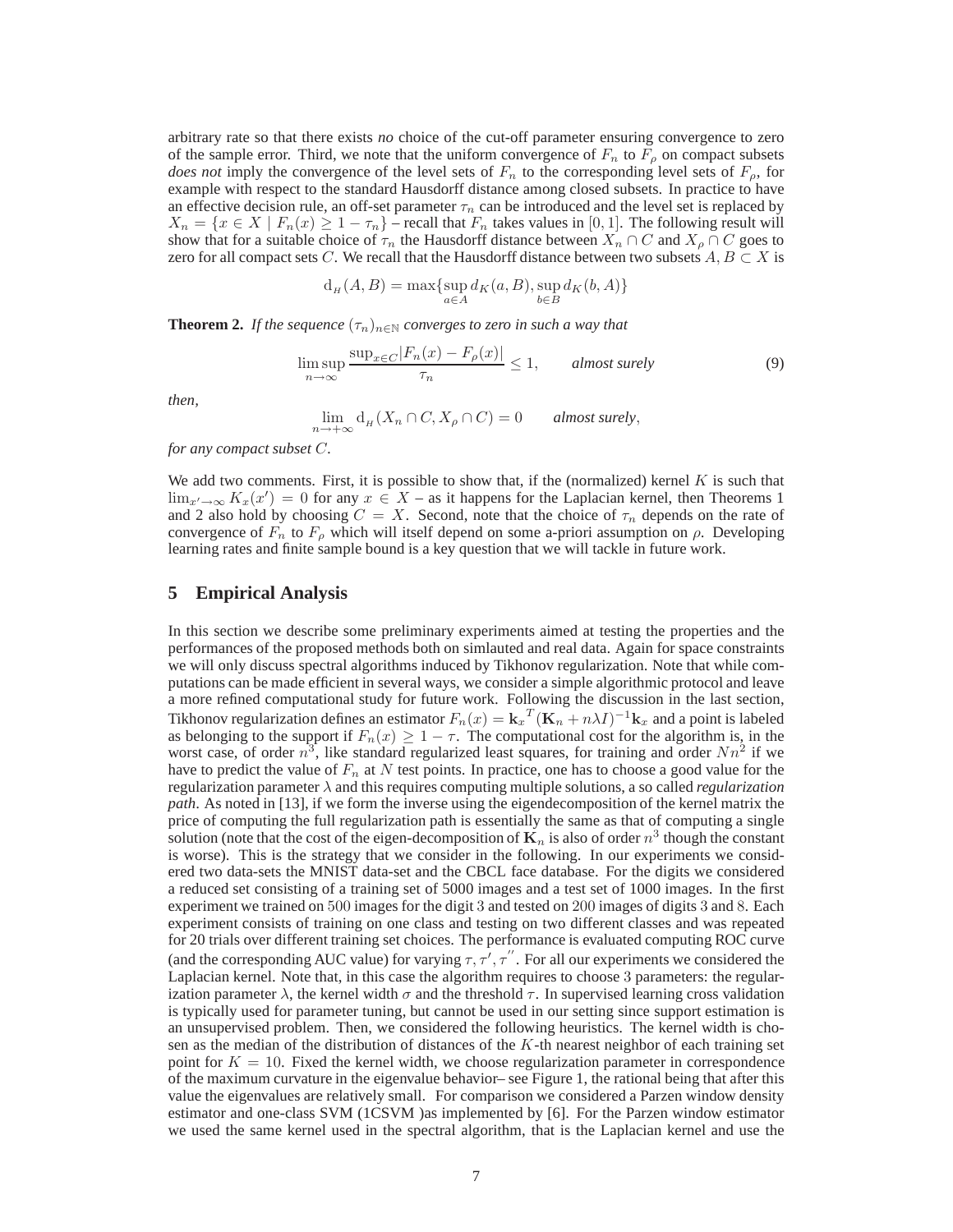

Figure 1: Decay of the eigenvalues of the kernel matrix ordered in decreasing magnitude and corresponding regularization parameter (Left) and a detail of the first 50 eigenvalues (Right).

same width used in our estimator. Given a kernel width an estimate of the probability distribution is computed and can be used to estimate the support by fixing a threshold  $\tau'$ . For the one-class SVM we considered the Gaussian kernel, so that we have to fix the kernel width and a regularization parameter v. We fix the kernel width to be the same used by our estimator and fixed  $\nu = 0.9$ . For the sake of comparison, also for one-class SVM we considered a varying offset  $\tau''$  . The ROC curves on the different tasks are reported (for one of the trial) in Figure 2, Left. The mean and standard deviation of the AUC for the 3 methods is reported in Table 5. Similar experiments were repeated considering other pairs of digits, see Table 5. Also in the case of the CBCL data sets we considered a reduced data-set consisting of 472 images for training and other 472 for test. On the different test performed on the Mnist data the spectral algorithm always achieves results which are better- and often substantially better - than those of the other methods. On the CBCL dataset SVM provides the best result, but spectral algorithm still provides a competitive performance.

## **6 Conclusions**

In this paper we presented a new approach to estimate the support of an arbitrary probability distribution. Unlike previous work we drop the assumption that the distribution has a density with respect to a (known) reference measure and consider a general probability space. To overcome this problem we introduce a new notion of RKHS, that we call completely regular, that captures the relevant geometric properties of the probability distribution. Then, the support of the distribution can be characterized as the null space of the integral operator defined by the kernel and can be estimated using a spectral filtering approach. The proposed estimators are proven to be universally consistent and have good empirical performances on some benchmark data-sets. Future work will be devoted



Figure 2: ROC curves for the different estimator in three different tasks: digit 9vs 4 Left, digit 1vs 7 Center, CBCL Right.

|                 | $3vs$ 8             | $8vs$ 3             | 1 vs 7                    | 9vs4                | <b>CBCI</b>         |
|-----------------|---------------------|---------------------|---------------------------|---------------------|---------------------|
| <b>Spectral</b> | $0.8371 \pm 0.0056$ | $0.7830 \pm 0.0026$ | $0.9921 \pm 4.7283e - 04$ | $0.8651 \pm 0.0024$ | $0.8682 \pm 0.0023$ |
| Parzen          | $0.7841 \pm 0.0069$ | $0.7656 \pm 0.0029$ | $0.9811 \pm 3.4158e - 04$ | $0.0.7244 + 0.0030$ | $0.8778 \pm 0.0023$ |
| 1CSVM           | $0.7896 \pm 0.0061$ | $0.7642 \pm 0.0032$ | $0.9889 \pm 1.8479e - 04$ | $0.7535 \pm 0.0041$ | $0.8824 \pm 0.0020$ |

Table 1: Average and standard deviation of the AUC for the different estimators on the considered tasks.